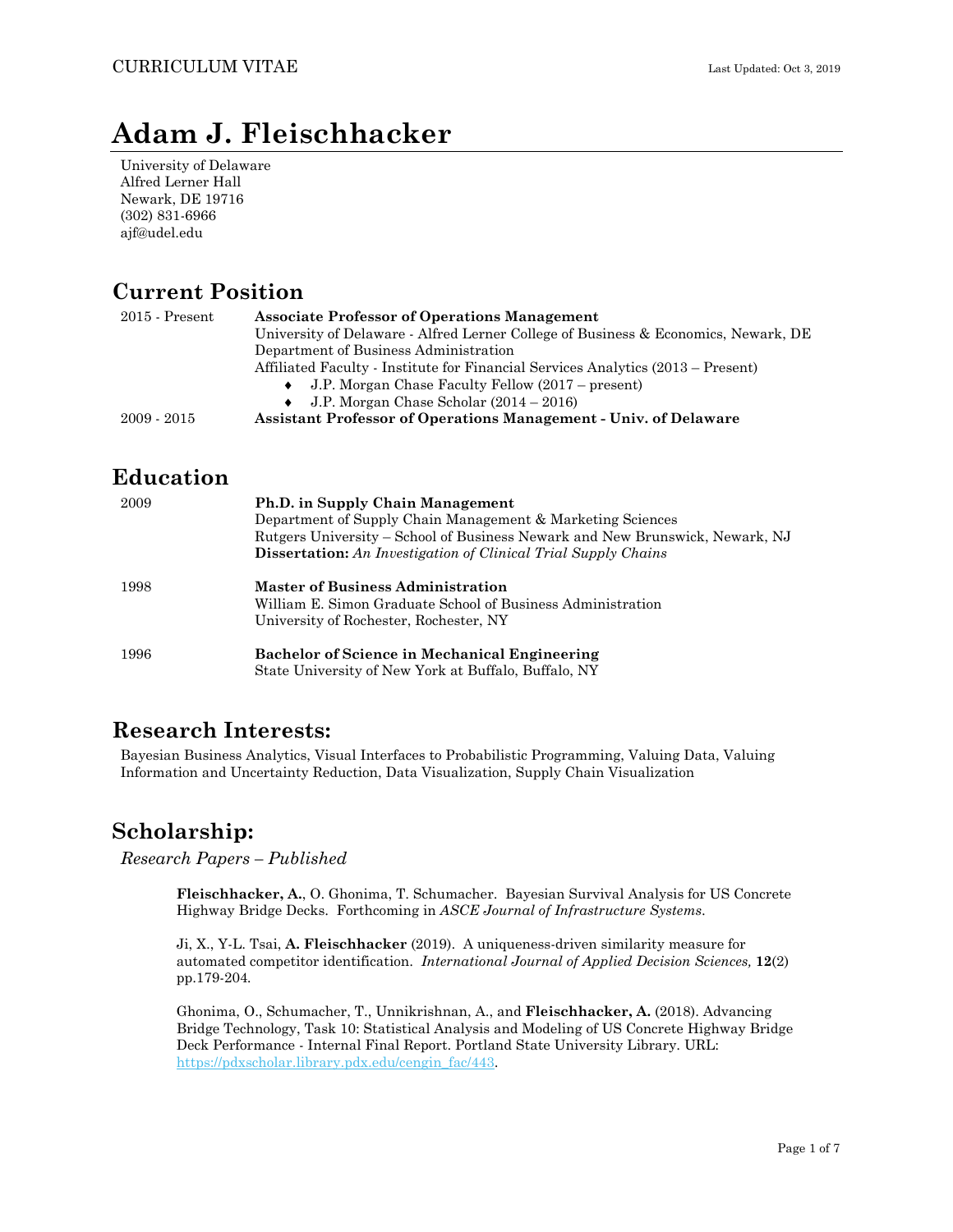**Fleischhacker, A.**, O. Ghonima, T. Schumacher. Federal Highway Administration (FHWA). (2018). "Performance of Concrete Highway Bridge Decks using Nationwide Condition Data." FHWA-HIF-18-082. Washington, DC: FHWA. https://www.fhwa.dot.gov/bridge/concrete/hif18028.pdf

**Fleischhacker, A.,** P. Fok. (2015) An Entropy Based Methodology for Valuation of Demand Uncertainty Reduction. *Decision Sciences,* **46**(6) pp. 1165-1198.

Chen, W., **A. Fleischhacker**, M. Katehakis. (2015) Dynamic Pricing and Channel Preference in a Dual Channel Environment. *Naval Research Logistics,* **62**(7) pp. 531-549.

**Fleischhacker, A.,** Ninh, A., Y. Zhao. (2015) Inventory Positioning in Global Clinical Trial Supply Chains. *Production & Operations Management,* **24**(6) pp. 991-1011*.* 

**Fleischhacker, A.,** B. Chen, H. Kher, M. Mazal, B. Pfender. (2015) Capacity Planning in the Presence of Sequence Dependent Setups at Astra Zeneca Pharmaceuticals. *Interfaces,* **45**(3).

**Fleischhacker, A.,** P. Fok. (2015) On the Relationship Between Entropy, Demand Uncertainty, and Expected Loss. *European Journal of Operational Research,* **245**(2) pp. 623-628.

**Fleischhacker, A.,** Y. Zhao. (2013). Contract Development and Manufacturing Costs During Clinical Development of a New Drug. *Applied Clinical Trials Online,* August 5, 2013.

**Fleischhacker, A.,** Y. Zhao. (2013). Balancing Learning and Economies of Scale for Adaptive Clinical Trials. *Operations Research for Health Care,* **2**(3) pp. 42-51.

**Fleischhacker, A.,** Y. Zhao. (2011). Planning for Demand Failure: A Dynamic Lot Size Model for Clinical Trial Supply Chains. *European Journal of Operational Research* **211**(3) pp. 496 - 506*.* 

### *Research Grants and Collaborative Research Contracts*

"Decision Analytics & Visualization Course Development," University of Delaware MBA Curriculum Grant, \$5,000, 2016.

"DNREC Process Improvement Learning Solutions - Analytics and Visualization at DNREC," Delaware Department of Natural Resources, \$142,134, 2016. (Co-Principal Investigator)

"Decision Analytics and Visualization," University of Delaware – MBA Curriculum Grant, \$5,000, 2016.

"Analytics and Visualizations for Coordinating the Supply Chain," Agilent Technologies, \$50,000, 2014-2015. (Principal Investigator)

"Formulation Capacity Modeling in the Presence of Sequence Dependent Setups," AstraZeneca Pharmaceuticals, \$30,000, 2013*.* (Co-Principal Investigator w/ B. Chen and H. Kher)

"Using Metrics for Continual Improvement in Application Delivery," JP Morgan Chase, \$120,000, 2012. (Principal Investigator w/ B. Chen and H. Kher)

"The Inventory-Time Tradeoff for Clinical Trial Supply Chains," University of Delaware – General University Research Grant, \$6,000, 2014.

### *Manuscripts*

Faraji, Z., A. Fleischhacker. Overstatement of Firm Diversification effect on Bankruptcy Risk Reduction. Accepted for publication in *Intl. Journal of Applied Decision Sciences*.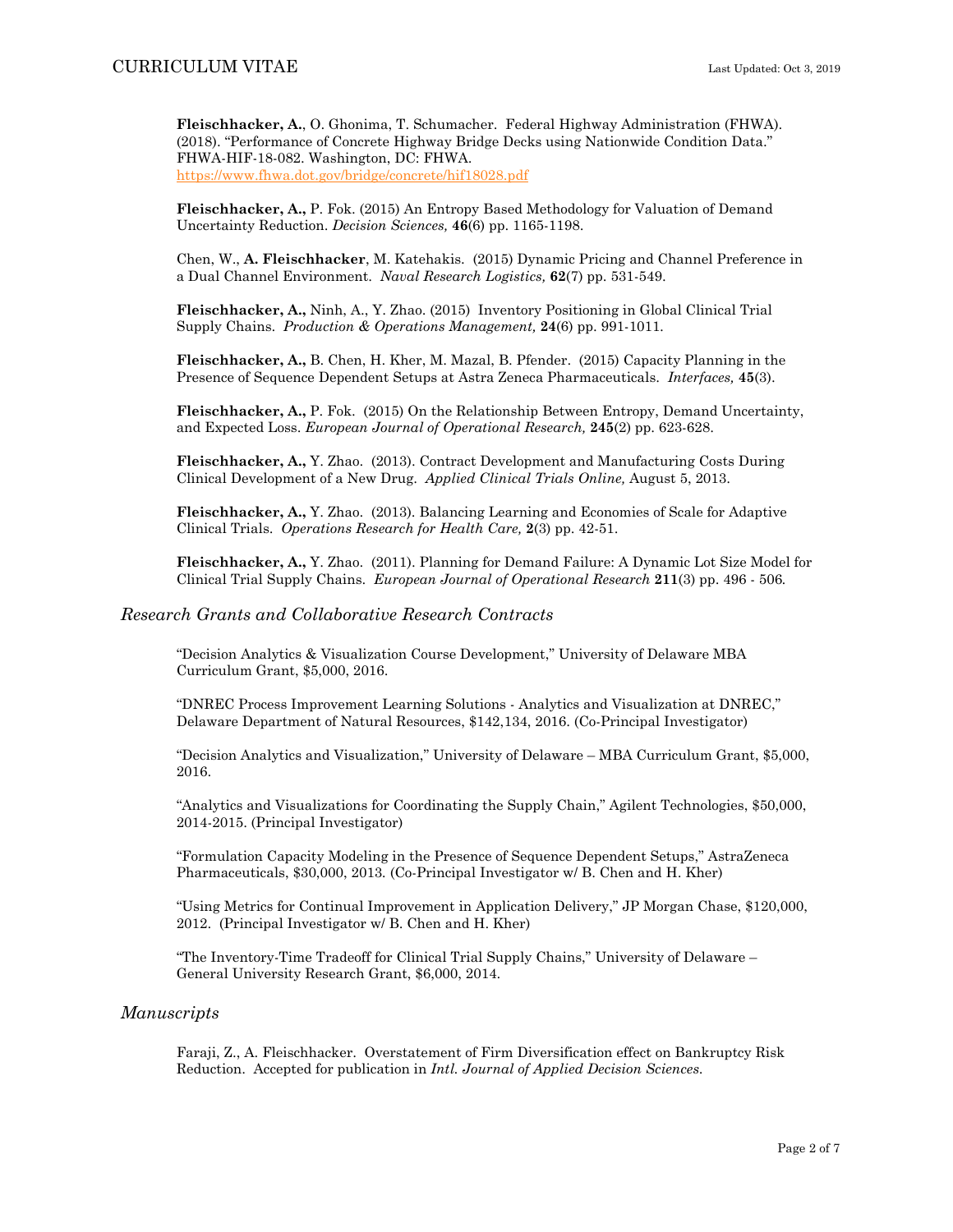Fleischhacker, A., P. Fok, M. Madiman, N. Wu. The Expected Value of Demand Data: A Tractable EVSI Calculation Leveraging A Dirichlet Prior. Preparing reject and resubmit for *Management Science.*

Han, Q., A. Fleischhacker, P. Fok. First Passage Times in Clinical Trial Supply Chains with Stockouts.

### *Books*

Fleischhacker, A. (2019). *Working Draft.* The Business Analyst's Guide to Business Analytics. Draft available here: http://causact.updog.co

### *Computer Packages*

Fleischhacker, A. CAUSACT: R Package for accelerating Bayesian business analytics. See https://github.com/flyaflya/causact/.

## **Recent Conference Presentations (By Year, By Topic)**

| 2019 | "Bayesian Business Analytics for Supply Chain Insight". POMS 2019 Annual<br>Conference. Invited. Washington, DC.                                                                   |
|------|------------------------------------------------------------------------------------------------------------------------------------------------------------------------------------|
| 2017 | "A Uniqueness Driven Similarity Measure" (with Xin Ji)<br>INFORMS Data Science Workshop. Accepted for Poster and Abbreviated<br>Presentation.                                      |
|      | "Valuing Demand Sample Information Prior to Its Collection"<br>INFORMS Annual Conference. Houston, TX.                                                                             |
| 2016 | "Combining Data And Weakly Informative Priors To Make Better Decisions Faster"<br>INFORMS Annual Conference <i>(invited speaker)</i> . Nashville, TN. November 15, 2016.           |
| 2015 | "Valuing Data: A Closed Form Solution for the Expected Value of Sample<br>Information"<br>INFORMS Annual Conference (invited speaker). Philadelphia, PA.<br>٠<br>November 1, 2015. |
| 2014 | "Sustainability: Trends Impacting Supply Chains"<br>Delaware Bio, Pennsylvania Bio, and Bio New Jersey - Supply Chain<br>٠<br>Summit - September 9, 2014                           |
|      | "Entropy Based Methodology for Valuation of Uncertainty Reduction"<br>INFORMS Annual Conference (invited speaker). San Francisco, CA.<br>٠<br>November 10, 2014.                   |
|      | "Modeling Uncertainty in Supplpy Chain Decision Making"<br>University of Delaware's Department of Mathematical Sciences Probability<br>٠<br>Seminar. Newark, DE. October 20, 2014  |
|      | "Entropy Based Valuation of Demand Uncertainty Reduction"<br>Advances in Decision Analysis Conference. Georgetown University,<br>٠<br>Washington D.C.                              |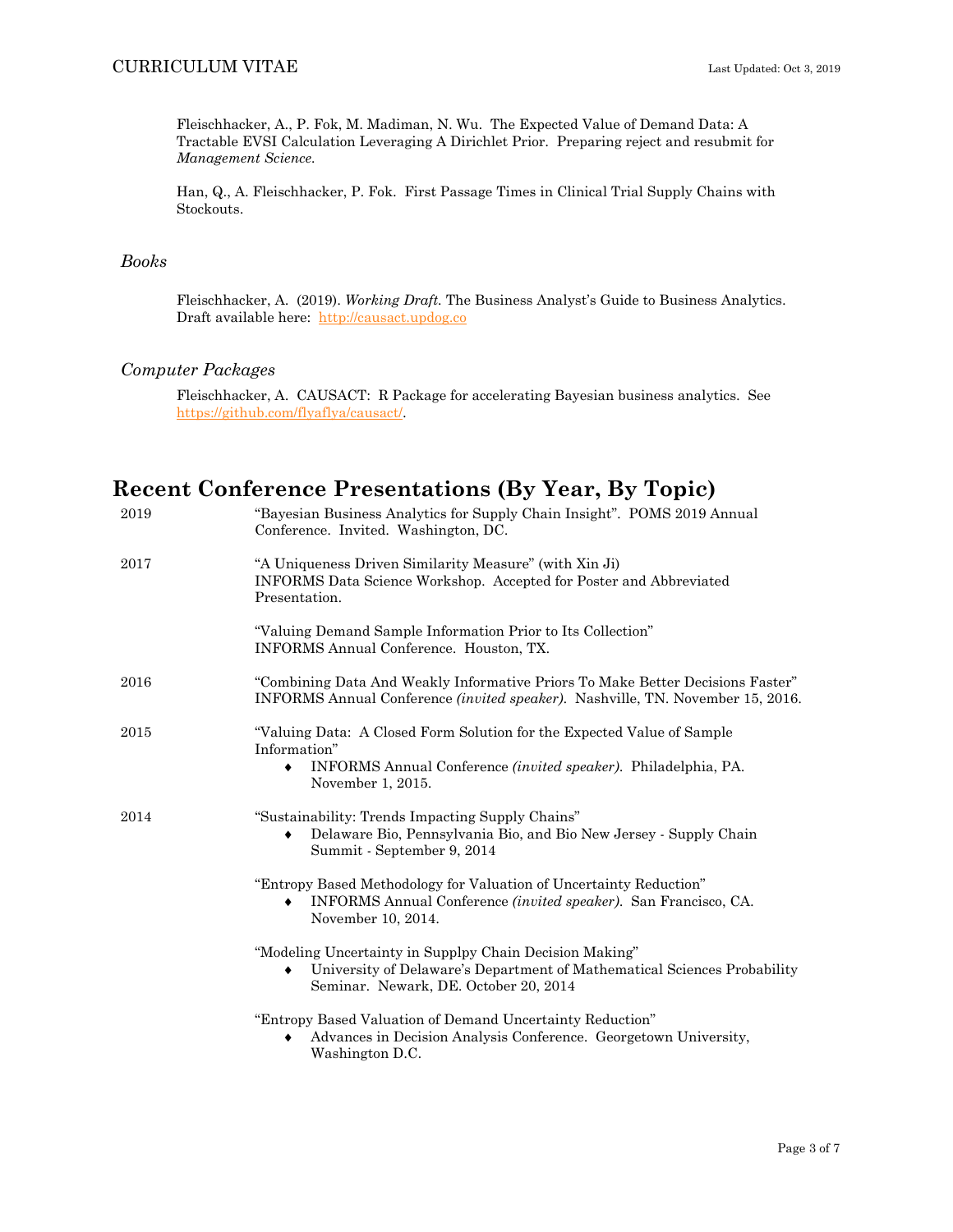## **Awards & Honors**

| 2019 | MBA Teaching Award Recipient – Honorable Mention $(2nd$ most votes by MBA class)                                                                                               |
|------|--------------------------------------------------------------------------------------------------------------------------------------------------------------------------------|
| 2017 | MBA Teaching Award Recipient - Honorable Mention $(2nd$ most votes by MBA class)                                                                                               |
| 2016 | Selected to be a JPMC Faculty Fellow (2.5yr appointment).                                                                                                                      |
|      | University of Delaware MBA Teaching Award nominee.                                                                                                                             |
|      | University of Delaware Excellence in Teaching award nominee.                                                                                                                   |
|      | University of Delaware Excellence in Undergraduate Advising and Mentoring<br>nominee.                                                                                          |
|      | Subject of article: "A networked business faculty for a changing business world" (see<br>http://lerner.udel.edu/associate-professor-adam-fleischhacker/)                       |
| 2015 | Outstanding Scholarship Award - Department of Business Administration                                                                                                          |
|      | University of Delaware Excellence in Teaching award nominee.                                                                                                                   |
| 2014 | Appointed as one of three J.P. Morgan Chase Scholars - Provides recognition for past<br>and continued efforts in launching the Ph.D. program in Financial Services Analytics.  |
|      | University of Delaware Excellence in Teaching award nominee.                                                                                                                   |
|      | Identified as one of 21 faculty members who can effectively communicate the Lerner<br>College identity and points of differentiation.                                          |
|      | Awarded General University Research grant (\$6,000) for work on "The Inventory-<br>Time Tradeoff Curve for Clinical Trial Supply Chains."                                      |
| 2013 | Secured collaboration agreement between University of Delaware and AstraZeneca.<br>Topic: "Formulation Capacity Modeling."                                                     |
|      | Active contributor, as member of Ph.D. in Financial Services Analytics curriculum<br>committee, in securing \$17 million of funding for program from J.P. Morgan Chase.        |
| 2012 | Secured collaboration agreement between University of Delaware and JP Morgan<br>Chase. Topic: "Using Metrics for Continuous Improvement in Application Delivery<br>Processes". |
| 2010 | Recruited and mentored 2 <sup>nd</sup> place team at annual Rutgers MBA Supply Chain Case<br>Competition.                                                                      |
| 2008 | Awarded summer research grant from the Blanche & Irwin Lerner Center for<br>Pharmaceutical Management Studies.                                                                 |
| 2007 | Awarded summer research grant from Rutgers' Research Resources Committee.                                                                                                      |
| 2007 | Obtained highest achievable teaching effectiveness rating as instructor for Production<br>& Operations Management                                                              |
| 1999 | Sole recipient of i2 Technologies' Rising Star Award.                                                                                                                          |
| 1998 | William E. Simon Graduate School of Business merit scholarship recipient.                                                                                                      |
| 1992 | State University of New York at Buffalo merit scholarship recipient (University Honors Program).                                                                               |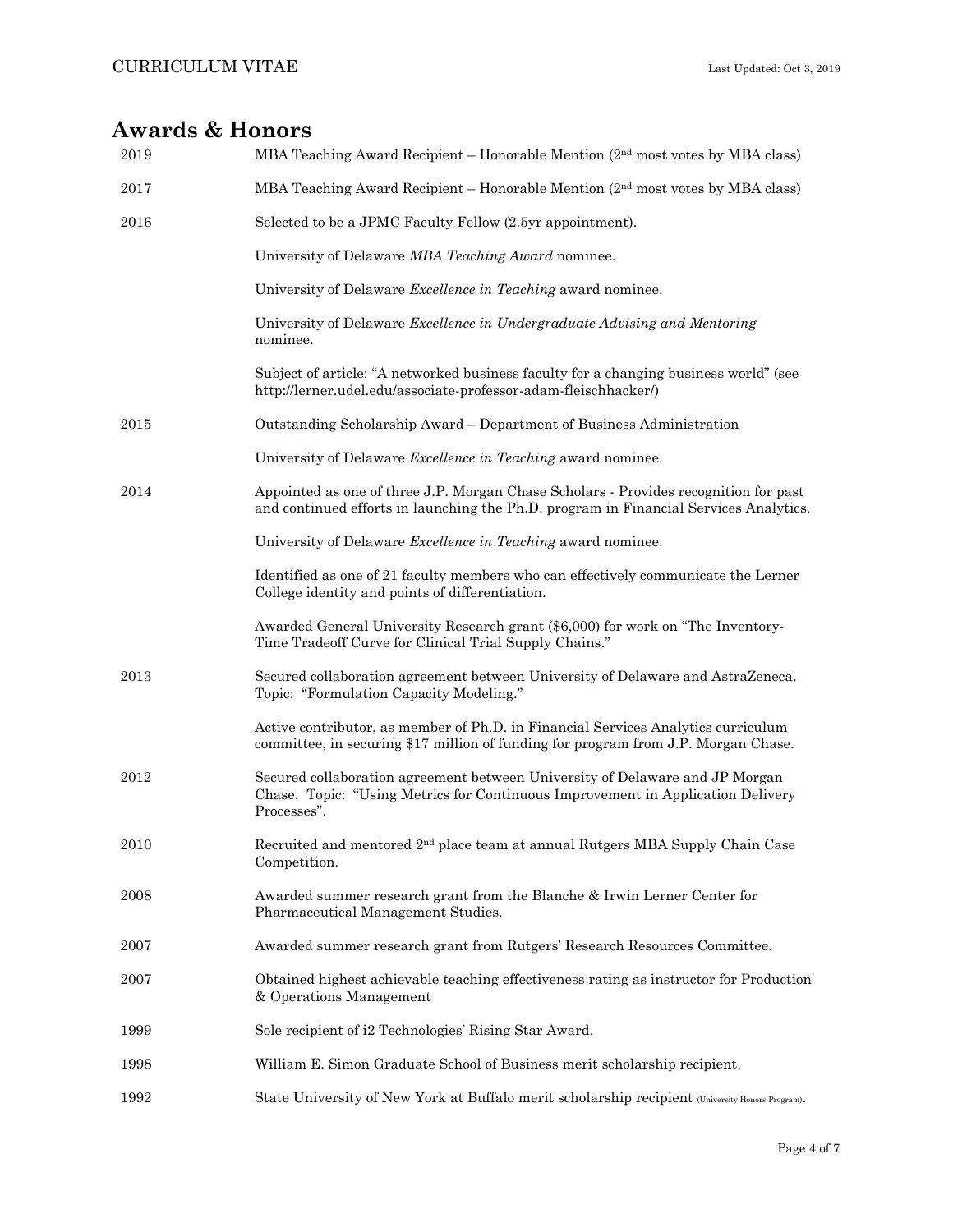## **Professional Experience**

| 2016          | Co-Principal Investigator-Department of Natural Resources, Dover, DE<br>Working with department employees on how to use data analytics and visualization<br>for monitoring of air and water quality in the state of Delaware.                                                                                                                                                                                                                                                           |
|---------------|-----------------------------------------------------------------------------------------------------------------------------------------------------------------------------------------------------------------------------------------------------------------------------------------------------------------------------------------------------------------------------------------------------------------------------------------------------------------------------------------|
| $2014 - 2015$ | Principal Investigator-Agilent Technologies, Wilmington, DE<br>Managing joint research project on using analytics and visualization for continuous<br>improvement in supply chain performance. Also, using optimization to minimize<br>stock picking times in a warehouse.                                                                                                                                                                                                              |
| 2013          | Co-Principal Investigator-AstraZeneca Pharmaceuticals, Newark, DE<br>Co-managing joint research project on production scheduling with sequence-<br>dependent changeovers.                                                                                                                                                                                                                                                                                                               |
| $2012 - 2013$ | Principal Investigator- JP Morgan Chase Newark, DE<br>Managing joint research project on using metrics for continuous improvement in<br>application delivery processes.                                                                                                                                                                                                                                                                                                                 |
| $2004 - 2005$ | Founder & Consultant - Category Captain Services Inc., Lake Hopatcong, NJ<br>Founded an analytical methods and business process consulting firm to create<br>operational efficiencies through management of products at the category level.<br><i>Highlight:</i> Modeled the use of data and analytics in the grocery supply chain<br>to help a leading business intelligence software company secure a<br>partnership with a leading marketing firm.                                   |
| $2001 - 2004$ | Director of Front Office Solutions - World Fuel Services Inc., Edison, NJ<br>Managed internal and outside software development teams across multiple<br>sites/countries. Collaborated with management users in developing business<br>processes to improve front office operations and streamline fuel supply chains.<br>Highlight: Delivered web-based front-office system launched in 17<br>international offices, integrated with Oracle ERP, and transacting over \$1B<br>annually. |
| $2000 - 2001$ | Director of Product Management - TransportEdge Inc., Parsippany, NJ<br>Promoted from within to craft new marketing strategy for financially challenged B2B<br>Internet start-up.<br>Highlight: Championed TransportEdge's metamorphosis from public B2B<br>marketplace to Internet enabled trading software provider leading to<br>company being sold to World Fuel Services Corporation.                                                                                               |
| 1998 - 2000   | Product Manager, Demand Management - i2 Technologies, Inc. Parsippany, NJ<br>Ensured i2's software could support demand planning best practices from the<br>consumer goods and retail industries.<br>Highlight: Redesigned i2's Promotion Planning product leading to product's<br>٠<br>first five customers.                                                                                                                                                                           |

## **Teaching Experience (by Course Title)**

### **BUAD345/621 (***listed as BUAD867***) – Decision Analytics & Visualization**

- *Spring 2019 (Analytics Certificate @ JPMorgan): Teaching Eval. 4.98 / 5.0*
- *Spring 2019 (Undergrad): Teaching Eval. 4.63 / 5.0*
- *Spring 2016 (MBA): Teaching Eval. 4.64 / 5.0*

### **FSAN850 – Probabilistic Graphical Models Research Seminar**

*Spring 2016 (Ph.D.): Teaching Eval. n/a*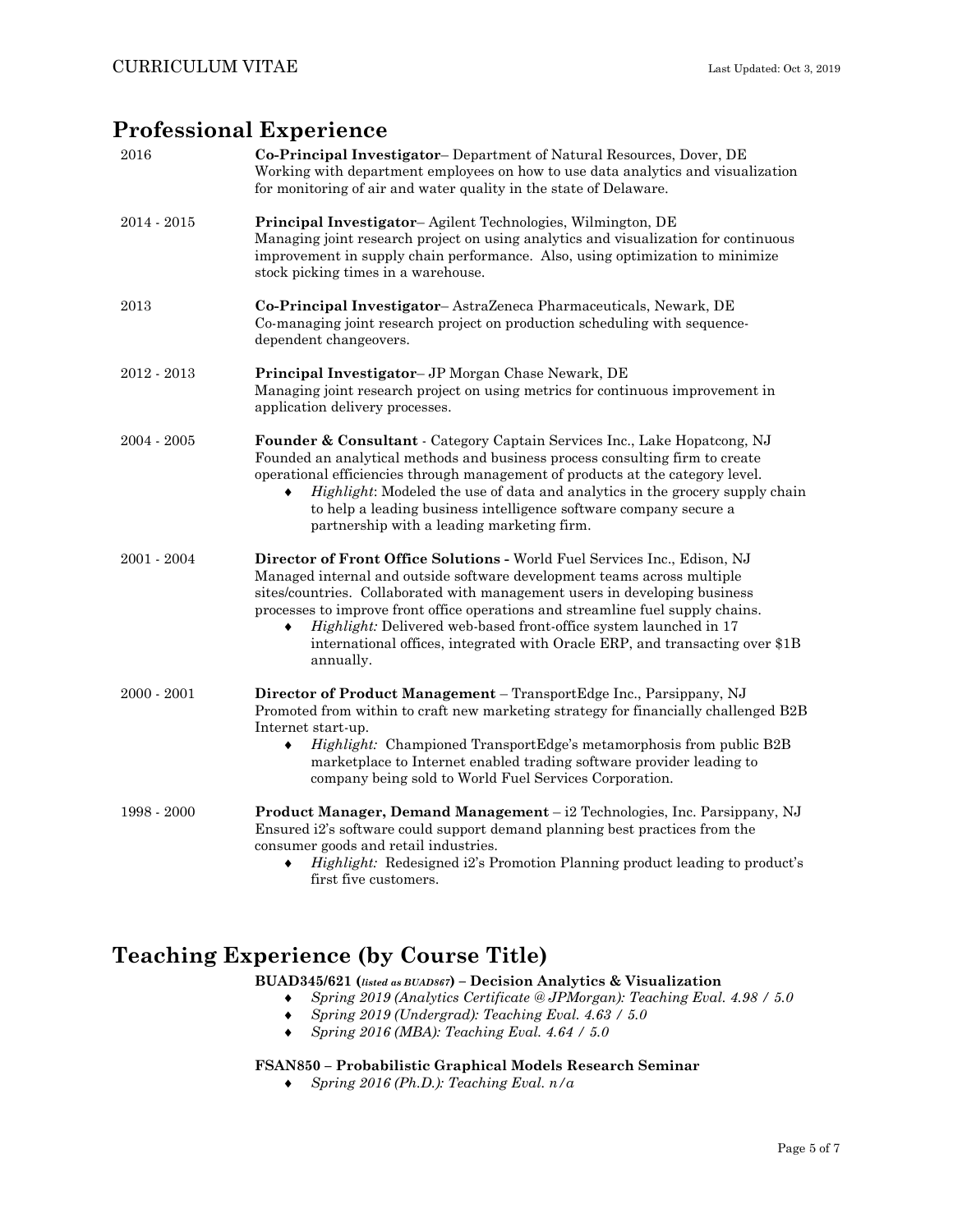### **FSAN830 – Business Process Innovation**

- *Spring 2017 (Ph.D.): Teaching Eval. n/a*
- *Spring 2017 (Ph.D.): Teaching Eval. 4.97 / 5.0*
- *Spring 2015 (Ph.D.): Co-taught with Harry Wang. Teaching Eval. n/a*

### **BUAD306 – Operations Management (Honors)**

*Fall 2017 (Undergrad): Teaching Eval. 4.2 / 5.0*

### **BUAD267 – Business Analytics (Experimental Course)**

*Spring 2015 (Undergrad): Teaching Eval. 4.40 / 5.0* 

#### **BUAD820 - Data Analysis for Business – University of Delaware**

- *Spring 2014 (MBA): Teaching Eval. 4.92 / 5.0*
- *Spring 2014 (MBA): Teaching Eval. 4.75 / 5.0*
- *Fall 2013 (MBA): Teaching Eval. 4.67 / 5.0*
- *Spring 2013 (MBA): Teaching Eval. 4.44 / 5.0*
- *Fall 2012 (MBA@Astra Zeneca): Teaching Eval. 4.52 / 5.0*
- *Fall 2012 (MBA): Teaching Eval. 4.59 / 5.0*
- *Spring 2011 (MBA): Teaching Eval. 4.47 /5.0*
- *Fall 2010 (MBA@Astra Zeneca): Teaching Eval. 4.60 / 5.0*
- *Spring 2010 (MBA): Teaching Eval. 4.53 / 5.0*
- *Fall 2009 (MBA @Astra Zeneca): Teaching Eval. (less than 5 responses)*

#### **Independent Study Courses – University of Delaware**

- *Spring 2017 (MBA): Business Analytics Capstone. Teaching Eval. 5.0 / 5.0*
- *Spring 2015 (MBA): Production Scheduling Optimization.*
- *Fall 2014 (MBA): Analytics using R.*
- *Winter 2012 (MBA): Applied Forecasting in Uncertain Environments*.
- *Fall 2010 (MBA): Business Process Design for Information Advantage*
- *Summer 2010 (MBA): Six Sigma*

#### **BUAD831 - Operations Management – University of Delaware**

- *Fall 2018 (MBA): Teaching Eval. 4.69 / 5.0*
- *Fall 2017 (MBA): Teaching Eval. 4.73 / 5.0*
- *Fall 2016 (MBA): Teaching Eval. 4.68 / 5.0*
- *Fall 2015 (MBA): Teaching Eval. 4.62 / 5.0*
- *Fall 2014 (MBA): Teaching Eval. 4.77 / 5.0*
- *Fall 2014 (MBA@Astra Zeneca): Teaching Eval. 4.16 / 5.0*
- *Spring 2011 (MBA@Astra Zeneca): Teaching Eval. 4.71 / 5.0*
- *Fall 2010 (MBA): Teaching Eval. 4.69 / 5.0*

### **BUAD448 - Decision Support Systems for Operations Management**

- *Spring 2013 (Undergrad): Teaching Eval. 4.78 / 5.0*
- *Spring 2012 (Undergrad): Teaching Eval. 4.67 / 5.0*
- *Spring 2012 (Undergrad): Teaching Eval. 4.59 / 5.0*
- *Spring 2010 (Undergrad): Teaching Eval. 4.21 / 5.0*

### **Other Recent Professional Activities (by year)**

2019 Helped propose and shepherd the new Business Analytics undergraduate major to be launched in Fall 2020.

Member of *Production and Operations Management* Editorial Board.

Reviewer, *Production and Operations Management, European Journal of Operational Research.*